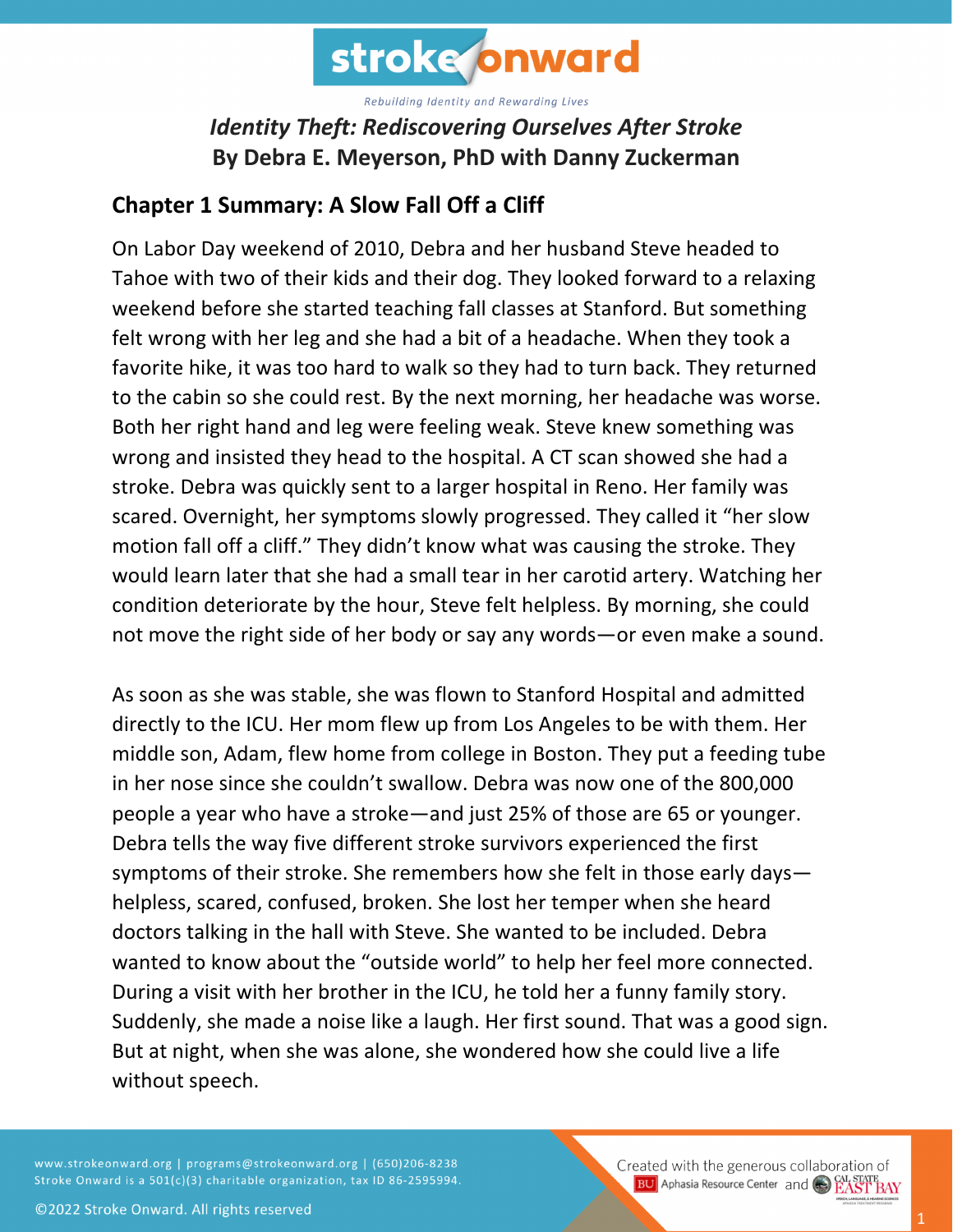

## **Chapter 1 Highlights: A Slow Fall Off a Cliff**

- **1.** On Labor Day weekend, 2010, Debra and her husband, Steve, headed to Lake Tahoe for a relaxing weekend. She'd soon have to start teaching Fall classes at Stanford again. They had their young adult son, Danny, teen daughter, Sarah, and dog, Kaya, with them. Their middle son, Adam, was just starting college in Boston at Tufts.
- **2.** Debra's right leg was feeling weird. When they got to Tahoe, she thought a good walk would help. She was surprised that her leg felt weak and she couldn't step normally. They had to go back to the cabin. She had a mild headache too.
- **3.** The next morning, her headache was worse. Steve noticed it was hard for her to use her right arm to pick up the aspirin. He put the signs together: Right arm, right leg, headache. She didn't notice anything strange, so she argued when Steve said it was time to head to the hospital.
- **4.** They started off at Tahoe Forest Hospital, but the CT scan showed she'd had a stroke. They transferred her to Renown Hospital in Reno by ambulance. Her family tried not to panic. What did this all mean?
- **5.** They did more tests at the Reno hospital. Her speech was starting to slur. The doctors couldn't tell them much about why this happened or what to expect. Adam caught a flight home from college right away. He knew a stroke was serious.
- **6.** Sarah didn't know how bad strokes could be. This was all new to her. Debra can't remember much from those early days, but her family tells her she was frustrated. They remember being scared.

www.strokeonward.org | programs@strokeonward.org | (650)206-8238 Stroke Onward is a 501(c)(3) charitable organization, tax ID 86-2595994.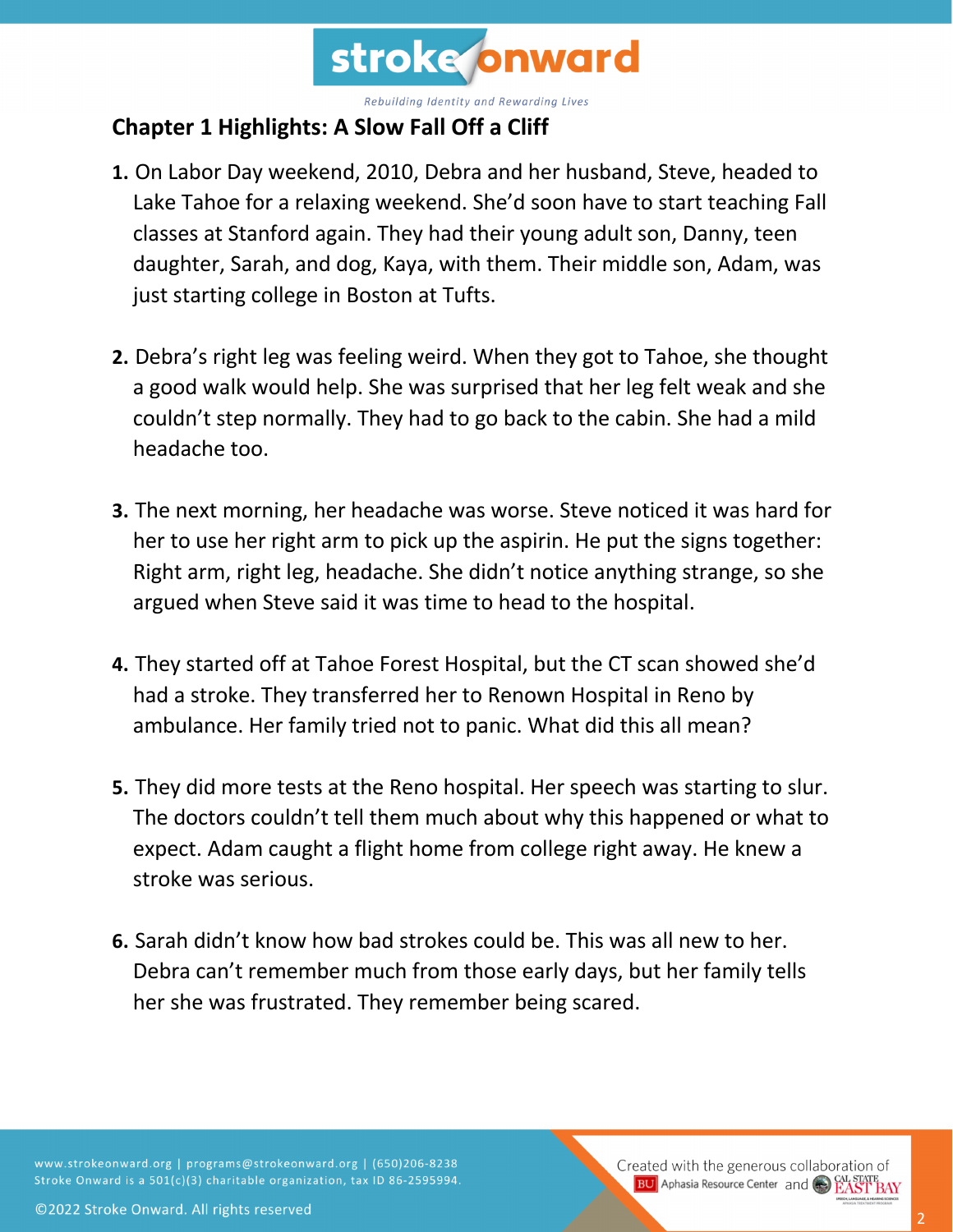

- **7.** Debra explains that recognizing the signs of a stroke is critical. She explains: **FAST**. **F**ace = look for an uneven smile, **A**rm = one weak arm, **S**peech = slurred speech, **T**ime = Call 911 right away. There is a drug, tPA, that can help break up a clot, but you must take it within 4 hours of your stroke. There are new surgical ways to break up a clot too.
- **8.** Later on, they would learn that she had a small tear in her carotid artery shut off the blood flow to her brain. This was not a common cause of a stroke. There was no warning.
- **9.** Between Sunday evening and Monday morning, Debra's symptoms got worse by the hour. Steve felt helpless. They describe that night as her "**Slow motion fall off a cliff.**" By the morning, her arm and leg were paralyzed. She couldn't say a word or even cough. She couldn't respond, but Steve felt she was "still there."
- **10.** Debra was stable enough to be flown to Stanford. They wanted to be close to their home. Her mom flew up from Los Angeles to meet them at the hospital.
- **11.** Debra had complications that kept her in the ICU. There were no clear answers as to why she had the carotid dissection (tear of the artery). Her stroke was not typical---but each stroke is unique. She needed a feeding tube in her nose for nutrition.
- **12.** Her family felt frustrated and scared. They were not used to seeing their strong, active mom unable to talk or move. Debra's mom remembers it was devastating, terrifying, depressing, and horrible. She did not like seeing her daughter helpless.

www.strokeonward.org | programs@strokeonward.org | (650)206-8238 Stroke Onward is a 501(c)(3) charitable organization, tax ID 86-2595994. Created with the generous collaboration of **BU** Aphasia Resource Center and CO **EAST BAY**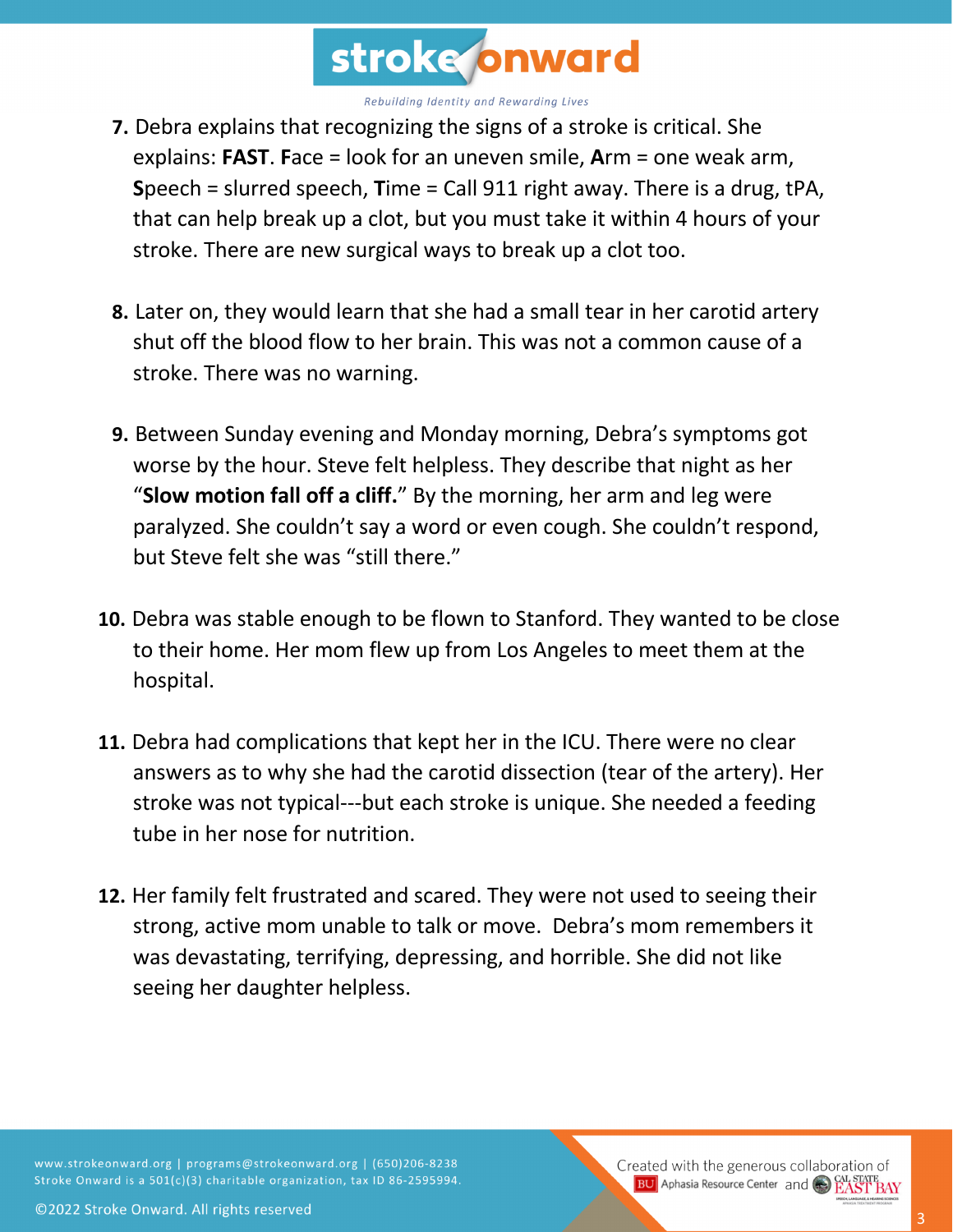

- **13.** She was one of 800,000 people who have a stroke in the U.S. each year. A quarter of the strokes happen in people 65 or younger. Many have no traditional factors or history. Many strokes are misdiagnosed at first as a headache or dehydration.
- **14.** Debra introduces 4 stroke survivors and shares their stroke stories:
	- **1. Isaiah Custodio**: He was at football practice when he experienced a very bad headache, then vomited and fainted. Isaiah was only 13 years old.
	- **2. Kathy Howard**: Her stroke happened on her 31st wedding anniversary. She saw a black hole on the TV screen, threw up, saw red and green.
	- **3. Sean Maloney**: He was to be Intel's next CEO. His stroke was sudden, but he describes it as peaceful. He thought "That's it, I'm gone."
	- **4. Cindy Lopez**: She thought she was fine and thought her husband was making a fuss. It took her two days to realize that she couldn't move parts of her body.
- **15.** Debra recalls how the uncertainty and lack of control was unbearable. She felt helpless, confused, and broken. If she heard doctors talking with her husband without her, she lost her temper. She wanted to be included.
- **16.** While in the ICU, she liked hearing about stories "of the outside world." It made her feel more connected. Her brother told her a funny story. She made her first sound, like a laugh. That was a good sign. They tried hard to come up with other stories to make her laugh. But alone at night, she wondered what life without speech would be like.

www.strokeonward.org | programs@strokeonward.org | (650)206-8238 Stroke Onward is a 501(c)(3) charitable organization, tax ID 86-2595994. Created with the generous collaboration of **BU** Aphasia Resource Center and CO **EAST BAY**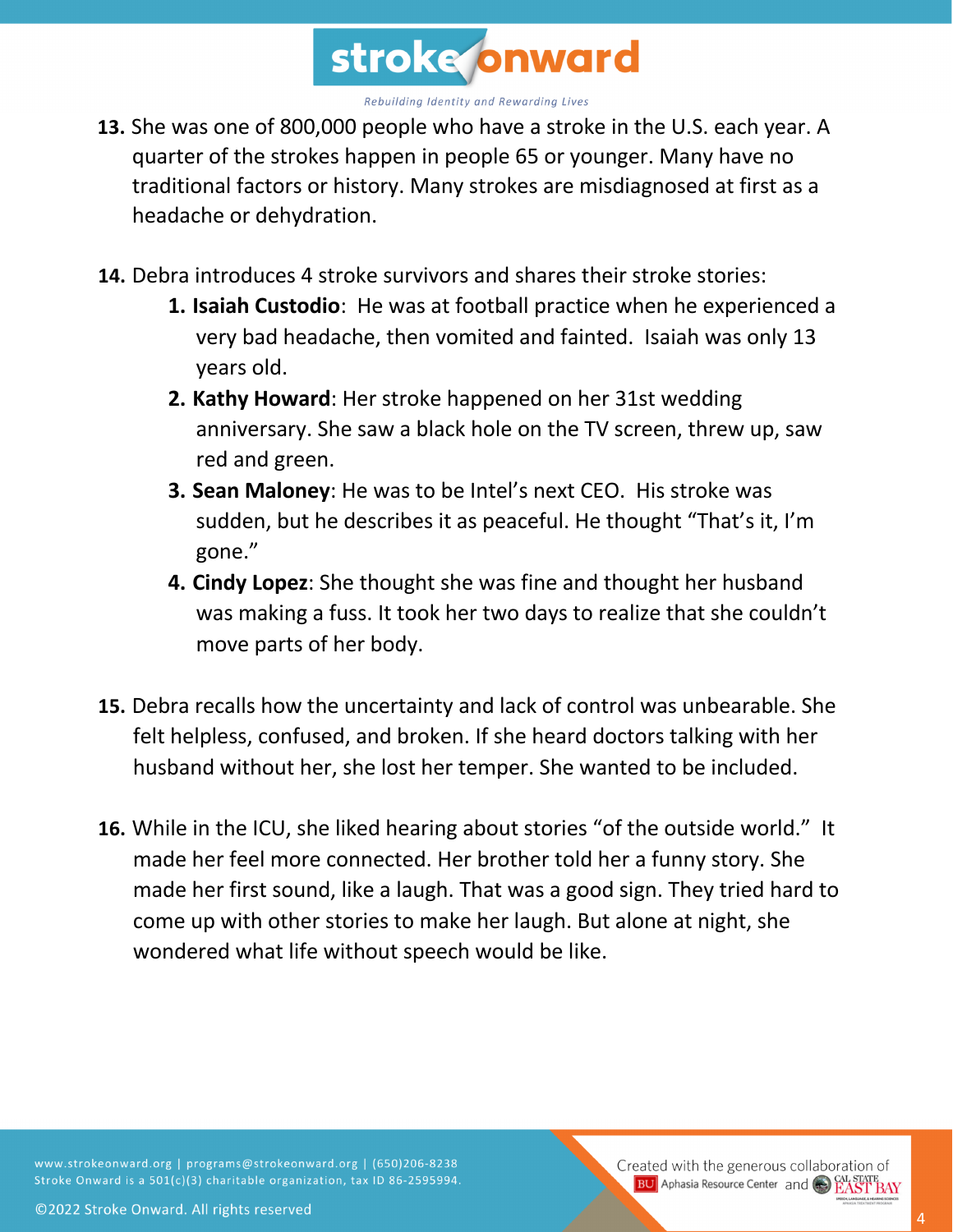

## **Chapter 1 Points for Reflection: A Slow Fall Off a Cliff**

**1.** Debra's first sign was that her leg felt "funny", but she didn't realize it could be a sign of a stroke. What were the first **signs of your stroke**? (Circle all that apply.)

| <b>Lost Consciousness</b>                                                                                                                        |                 |                | Speech Problems                     |                        |               | <b>Swallowing Problems</b>      |   |    |
|--------------------------------------------------------------------------------------------------------------------------------------------------|-----------------|----------------|-------------------------------------|------------------------|---------------|---------------------------------|---|----|
|                                                                                                                                                  | Numb Face       | Headache       |                                     |                        |               |                                 |   |    |
|                                                                                                                                                  | Weak Leg or Arm |                |                                     | <b>Vision Problems</b> | Other         |                                 |   |    |
| 2. Debra can't remember the early days of her stroke. How well <b>do you</b><br>remember those first days after your stroke?                     |                 |                |                                     |                        |               |                                 |   |    |
| No Memory<br>$\overline{2}$<br>1                                                                                                                 | $\mathbf{3}$    | $\overline{4}$ | <b>Remember Some</b><br>$5^{\circ}$ | 6                      | 7             | <b>Remember Everything</b><br>8 | 9 | 10 |
| 3. Why did they call this chapter "Slow Fall Off a Cliff"?                                                                                       |                 |                |                                     |                        |               |                                 |   |    |
| Her symptoms slowly<br>got worse.                                                                                                                |                 | when hiking.   | She fell off the cliff              |                        | I don't know. |                                 |   |    |
| 4. Debra felt the <b>uncertainty</b> about her recovery was very <b>stressful</b> . Were<br>you worried about your recovery in those early days? |                 |                |                                     |                        |               |                                 |   |    |

| Very Worried |                      |  | Somewhat Worried |  |  |  | No Worries at All |  |  |
|--------------|----------------------|--|------------------|--|--|--|-------------------|--|--|
|              | 1 2 3 4 5 6 7 8 9 10 |  |                  |  |  |  |                   |  |  |

**5.** It took a while for Debra's medical team to figure out what caused her stroke. How **easy or hard** was it for your doctors to figure out **what caused your stroke**? What were you told was the cause of your stroke?

www.strokeonward.org | programs@strokeonward.org | (650)206-8238 Stroke Onward is a 501(c)(3) charitable organization, tax ID 86-2595994.

Created with the generous collaboration of **BU** Aphasia Resource Center and **COL STATE BAY**